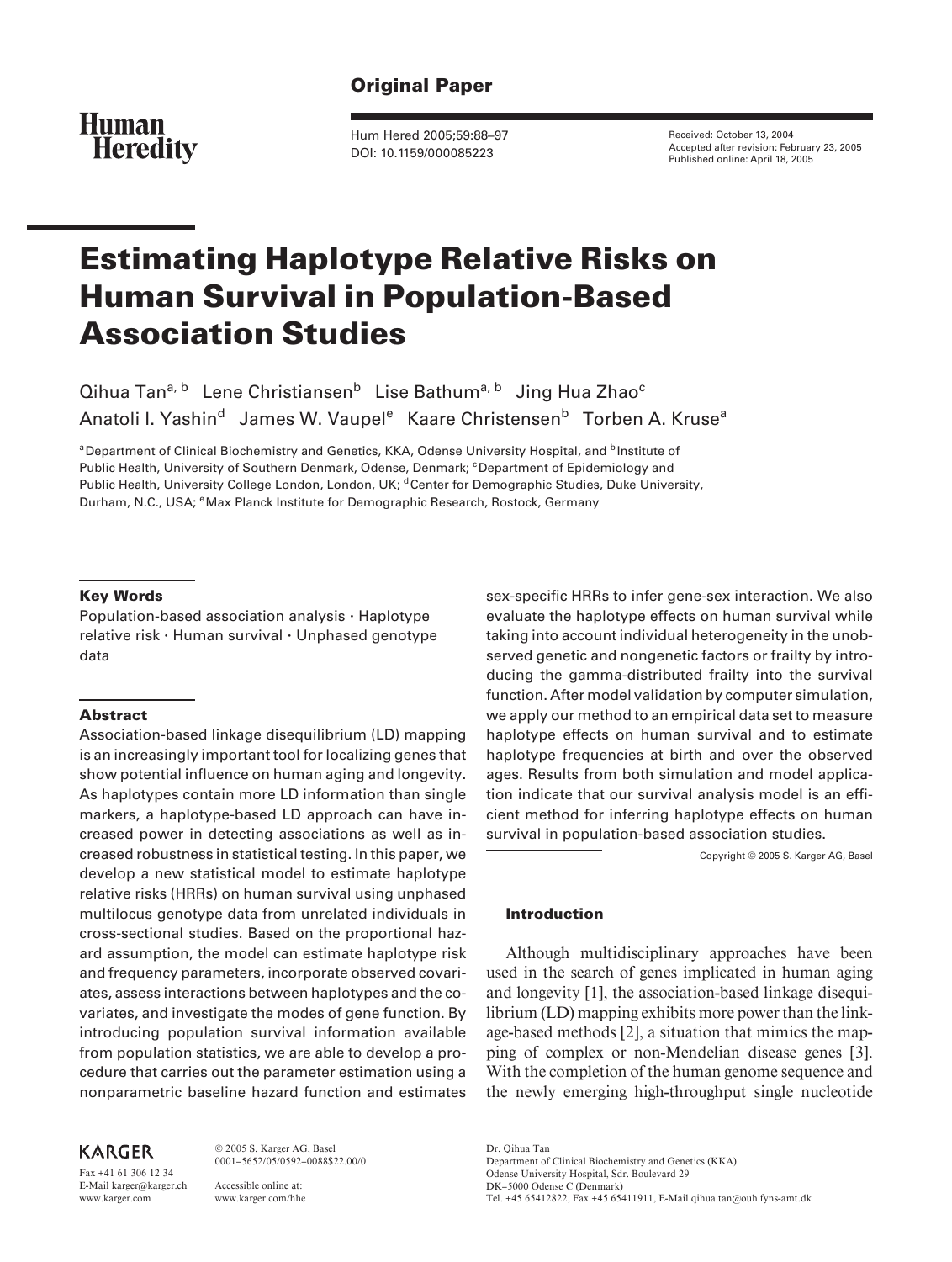polymorphism genotyping techniques which enable the high-density whole-genome screening of complex trait genes, LD mapping is gaining more popularity [4] . At the same time, instead of the traditional single-locus model, multi-locus statistical approaches [5] that take into account the interdependence of genetic variants important in complex disease etiology are appealing.

Because particular DNA variants may remain together on ancestral haplotypes (set of ordered markers) for many generations, groups of neighboring genetic variants can form haplotypic diversity with distinctive patterns of LD that can be exploited in both genetic linkage and association studies [6]. Haplotype analysis is more efficient than the single-locus association test because it makes use of the LD information contained in the flanking markers [7]. The 'haplotype relative risk' (HRR) approaches have been applied to detect allelic associations when parental genotypes are available for phase inference and for constructing the controls  $[8, 9]$ . Unfortunately, such methods are not applicable in longevity studies because parental genotype information is unavailable for the long-lived. In order to reconstruct the missing phases in the genotype data, different algorithms have been proposed. These include the rule-based algorithm  $[10]$ , the E-M algorithm [11] and the recent Bayesian approaches [12–14]. Model comparison [15] has shown that the Bayesian approach, which uses the MCMC algorithm and Gibbs sampling  $[12]$ , can be regarded as an efficient tool for estimating haplotypes [16]. It is necessary to point out that although a haplotype association analysis of disease traits can be conducted by directly treating the inferred haplotypes per subject as if they were observed, such practice can result in biased estimates of haplotype effects with possibly increased errors in the estimation [17, 18]. The E-M algorithm provides maximum likelihood estimates and therefore allows hypothesis testing using the likelihood ratio statistic  $[19, 20]$ . However, the method is confined to case-control data and provides no estimate or test of individual haplotypes. Epstein and Satten [21] introduced a retrospective likelihood method to estimate and test the effects of individual haplotypes on binary traits, but their method is again restricted to case-control data. Using the generalized linear model, Schaid et al. [22] proposed a score test for haplotype inference. The model can be generalized to a variety of different disease traits and performs efficient tests on individual haplotypes. In the context of human longevity studies, the traditional E-M based haplotype-estimating technique has been implemented in data analysis  $[23-25]$ . In these applications, the study designs are consequently limited to a simple case-control or two-group setup with cases consisting of the long-lived or centenarians and controls of young individuals. Although popular in use, the case-control design has low power when applied to longevity studies as the phenotype of interest (i.e. age) is a continuous trait [26]. Furthermore, in cross-sectional studies, the observed ages are those at participation which are all censored and cannot be modeled by the traditional survival analysis models. It is thus necessary that efficient haplotype inference methods be derived to accommodate the situation.

For the single-locus analysis, new statistical methods have been developed to model genotype-specific survivals [27–29]. These methods make full use of individual phenotype information and are thus inherently more powerful [26]. In this paper, we propose a new survival analysis method to apply to unphased multi-locus genotype data to evaluate haplotype effects on human survival and to estimate haplotype frequencies at birth and over the observed ages. By incorporating population survival information in the analysis and based on the proportional hazard assumption, we show how our model can estimate sex-specific haplotype effects, incorporate observed covariates, assess haplotype-environment interactions, examine modes of haplotype function (multiplicative, dominant and recessive) and model heterogeneity in the unobserved individual frailty while using a nonparametric baseline hazard function. Data-analyzing strategies are also suggested to optimize the throughput of the data. After model validation using computer simulation, the model is applied to an empirical multi-locus genotype data set collected in an association study on the interleukin 6 (IL-6) gene and longevity  $[30]$  to estimate the relative risks and frequencies of the haplotypes. Finally, we discuss the significance of our method in mapping genes that modulate human survival and some practical issues in model application.

## **Methods**

## *Population and Haplogenotype-Specific Survivals*

First we denote the collection of all the observed multi-locus genotypes over the typed loci with *G* and the collection of all the haplotypes that make up the genotypes with *H*. When haplotype frequencies are in Hardy-Weinberg equilibrium (HWE), the frequency of the haplotype pair or haplogenotype  $(h_i, h_i)$  is

$$
P(h_i, h_j) = \begin{cases} 2p_i p_j & i < j \\ p_i p_j & i = j \end{cases} \tag{1}
$$

Haplotype Effects on Human Survival 89<br>
Hum Hered 2005;59:88–97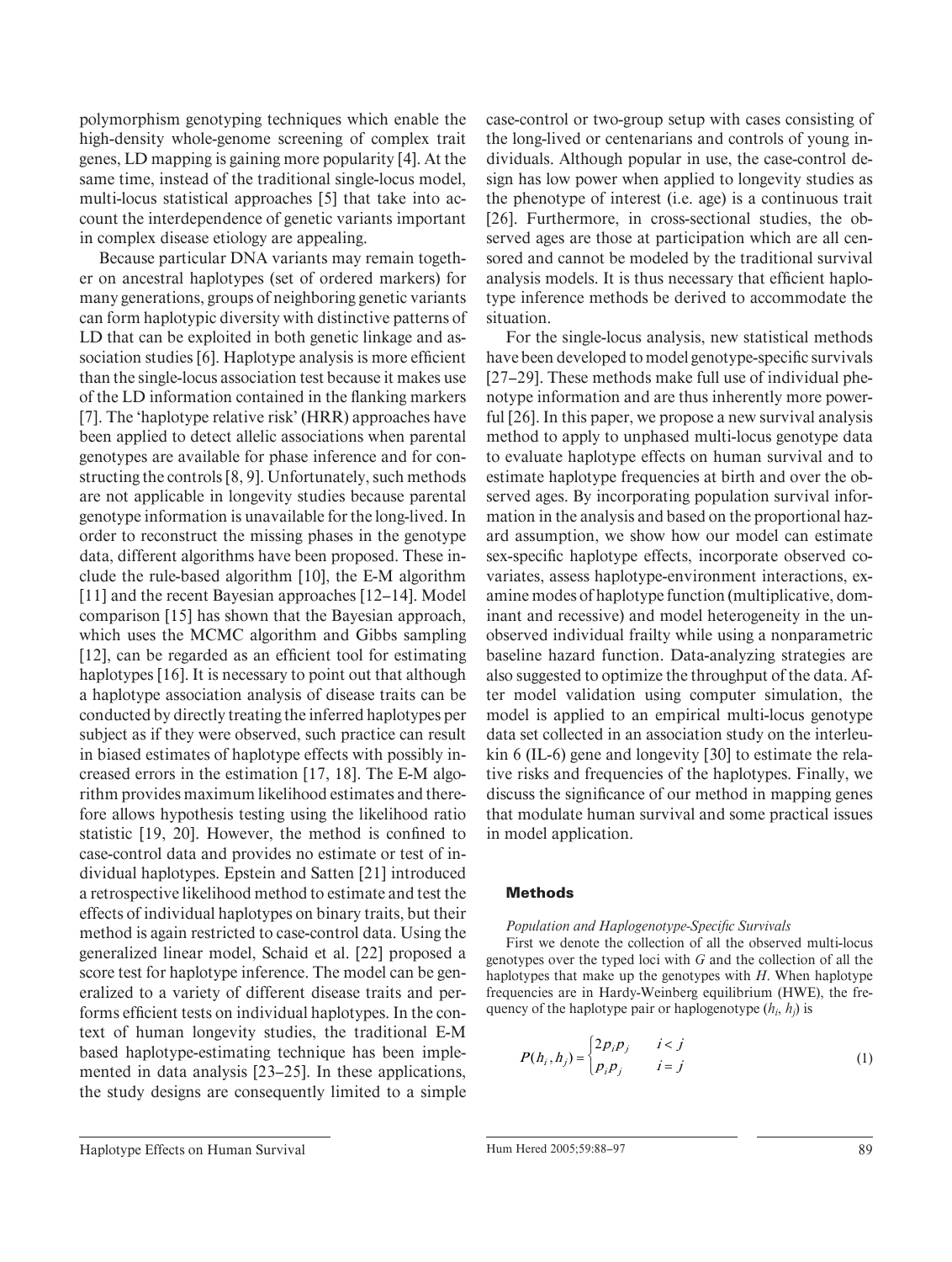where  $p_i$  and  $p_j$  are haplotype frequencies at birth for haplotypes  $h_i$ and  $h_i$ . Assuming that the risks of the haplotypes (denoted as  $r_i$  and  $r<sub>i</sub>$ , respectively) are multiplicative, in a proportional hazard model the hazard of death at age  $x$  for the haplogenotype made up of haplotypes  $h_i$  and  $h_i$  is

$$
\mu_{i,j}\left(x\right) = r_i r_j \mu_0\left(x\right) \tag{2}
$$

where  $\mu_0(x)$  is the baseline hazard function. Correspondingly, the survival of carriers of the haplogenotype is

$$
S_{i,j}(x) = e^{-\int_{0}^{x} u_{i,j}(t)dt} = e^{-r_j r_j H_0(x)} = s_0(x)^{r_j r_j} . \tag{3}
$$

Giving HWE at birth, the mean survival of the population is the weighted haplogenotype-specific survival, i.e.

$$
\overline{s}(x) = \sum_{i,j \in H} P\left(h_i, h_j\right) s_{i,j}(x) = 2 \sum_{i < j, \ i, j \in H} p_j p_j s_{i,j}(x) + \sum_{i = j, \ i, j \in H} p_j p_j s_{i,j}(x) \tag{4}
$$

### *The Likelihood Function*

The parameterization in equation 4 is haplotype based, i.e. we assume that haplotypes are known explicitly for each individual. In the practical situation, what we observe are unphased multi-locus genotypes instead of haplotypes. However, for each multi-locus genotype *g*, there is a set of haplotype pairs denoted as  $S(g)$  that are consistent with *g*. With this relationship, the frequency of the observed genotype *g* at age *x* can be expressed in terms of haplotype frequencies and haplogenotype-specific survivals by using equation 4,

$$
p_g(x) = \frac{\sum_{i,j \in S(g)} p\left(h_i, h_j\right) s_{i,j}(x)}{\overline{s}(x)}.
$$
\n(5)

With equation 5, we construct the likelihood function at age *x* using the multinomial distribution of the multi-locus genotype frequencies in the population as

$$
\log L_{data}(x) \propto \sum_{g \in G} n_g(x) \log p_g(x) \tag{6}
$$

In equation 6,  $n_e(x)$  is the number of individuals carrying the multilocus genotype *g*. The log likelihood of the entire data is simply the sum of equation 6 over all the observed ages. The covariance matrix obtained by inversing the information matrix can be used to calculate the univariate Wald statistic for significance inferences of the risk parameters.

Similarly to the calculation of allele frequencies from genotype data, with the maximum likelihood estimates from equation 6 and using equation 4, we can calculate the frequency of any haplotype  $h_i$  at age *x* as

$$
p_j(x) = \frac{p_j^2 s_{i,j}(x) + 0.5 \sum_{i < j} p_j p_j s_{i,j}(x)}{\overline{s}(x)}.
$$
\n(7)

*Modeling Heterogeneity* 

As a complex trait, human survival is modulated by the interplay of both genetic and nongenetic factors which form competing risks (frailty) that contribute to the individual hazard of death [31] . Ignoring the existence of heterogeneity in the unobserved individual frailty can lead to a substantial underestimation of the risks of genetic factors [28, 29] . Under the proportional hazard assumption, if an individual carrying a haplotype pair  $(h_i, h_i)$  has the frailty *z*, the hazard of death at age *x* is

$$
\mu_{i,j}(x \mid z) = z \mu_{i,j}(x) = z r_i r_j \mu_0(x).
$$

The mean hazard of death for a heterogeneous population carrying the haplogenotype is

$$
\overline{\mu}_{i,j}(x) = \int_{0}^{\infty} \mu_{i,j}(x|z) f_x(z) dz = \mu_{i,j}(x) \int_{0}^{\infty} z f_x(z) dz = \mu_{i,j}(x) \overline{z}(x).
$$
 (8)

Following the traditional approach [32–34], we assume that the frailty *z* is gamma distributed with mean 1 and variance  $\sigma^2$ . Then  $\overline{z}(x)$  in equation 8 can be derived as

$$
\overline{Z}(x) = \left[1 + \sigma^2 \int_0^x \mu_{i,j}(s) ds\right]^{-1} = \left[1 + \sigma^2 H_{i,j}(x)\right]^{-1}.
$$

Substituted into equation 8, we get

$$
\overline{\mu}_{i,j}(x) = \frac{\mu_{i,j}(x)}{1 + \sigma^2 H_{i,j}(x)} = \frac{r_i r_j \mu_0(x)}{1 + \sigma^2 r_i r_j H_0(x)}
$$
(9)

where  $H_0(x)$  is the cumulative baseline hazard function. Correspondingly, we have the mean survival for the haplogenotype,

$$
\overline{S}_{i,j}(x) = [1 + \sigma^2 r_i r_j H_0(x)]^{-\frac{1}{\sigma^2}}.
$$
\n(10)

In order to fit a frailty model, we replace equation 3 with equation 10 in the analyses. Estimating the variance parameter  $\sigma^2$  requires a large sample size [35]. In small-scale investigations,  $\sigma^2$  can be determined by a grid search for the peak of the likelihood for tentatively assigned values of  $\sigma^2$  [29, 36]. Based on our experiences in fitting the gamma frailty model to large population data sets, one can alternatively fit a frailty model by simply setting  $\sigma^2$  to 0.1. This can be conservatively compared with some empirical results [29, 35, 36] . However, we think that it is applicable to small data sets.

#### *The Baseline Hazard*

The baseline hazard function can take a parametric form such as that of the Gompertz model,  $\mu_0(x) = ae^{bx}$ . However, by introducing the population survival information available in population statistics into equation 4, our model allows the estimation of a nonparametric baseline hazard function. This is done by using a twostep procedure described by Yashin et al. [28] and in more detail by Tan et al. [29]. The idea is that, with a known population survival, equation 4 can be solved by using a numerical procedure to get a nonparametric  $s_0(x)$  for the given haplotype risk and frequency parameters. In the estimation procedure, we start with an initial guess of the haplotype risks and frequencies and apply it to equation 4 to calculate  $s'_{0}(x)$ . This  $s'_{0}(x)$  is introduced into equation 6 to estimate a new set of haplotype parameters which are then used to calculate an updated  $s'_{0}(x)$ . This process iterates until the likelihood function converges [28, 29].

#### $Sex-Specific HRRs$

As a well-known phenomenon in demography, a sex difference in human mortality exists in all populations. Such a difference is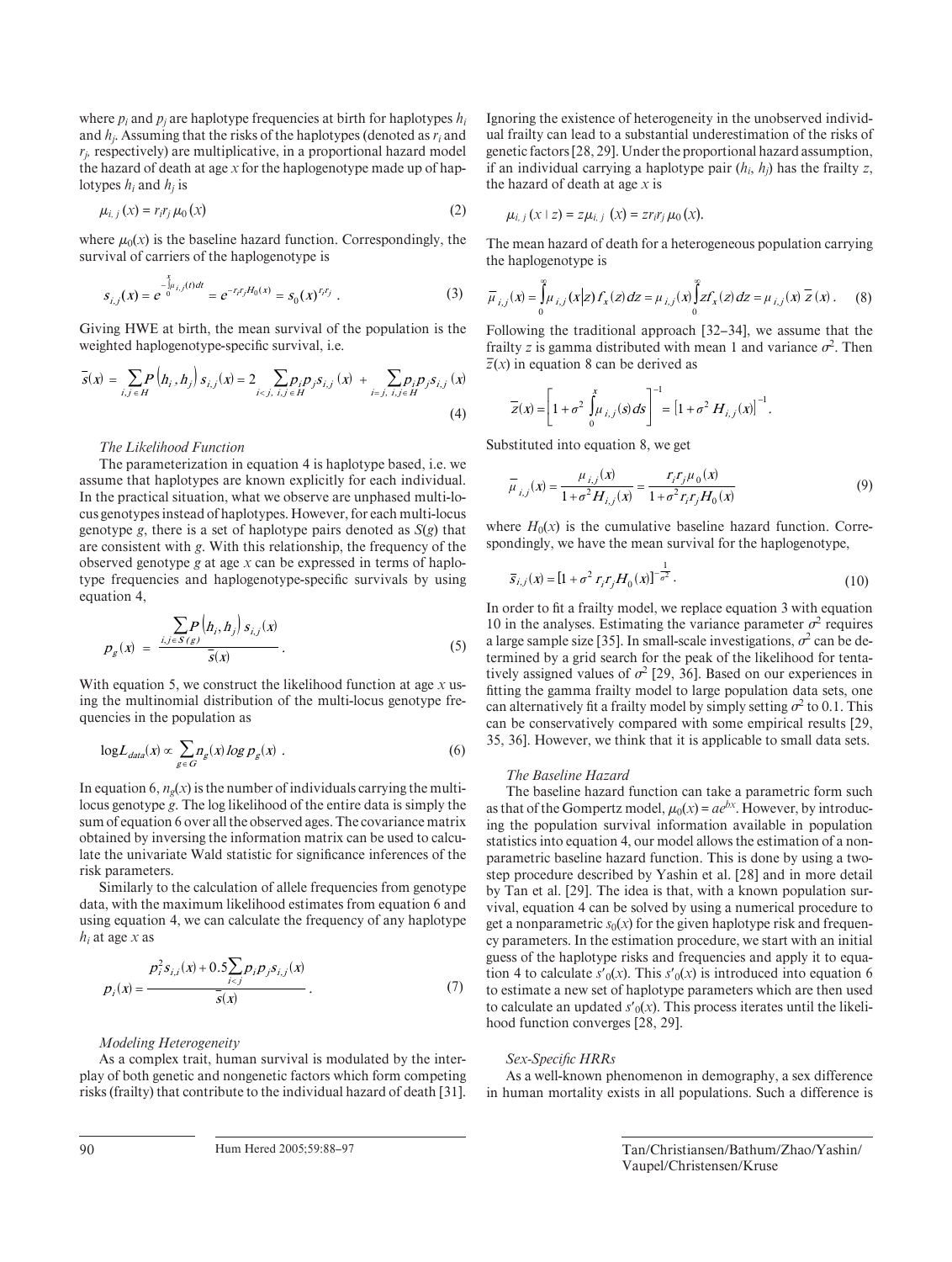crucial in longevity studies because the majority of centenarians are females [37, 38]. To take this into account, we introduce the sex-specific population survival functions  $\overline{s}_m(x)$  and  $\overline{s}_f(x)$  from the population statistics into equation 4 and rewrite it as

$$
\overline{s}_{m}(x) = \sum_{i,j \in H} P(h_{i}, h_{j})_{m} s_{0}(x)^{m^{r_{i}m^{r_{j}}}},
$$
\n
$$
\overline{s}_{f}(x) = \sum_{i,j \in H} P(h_{i}, h_{j})_{f} s_{0}(x)^{r^{r_{i}r^{r_{j}}}}.
$$
\n(11)

By calculating the sex-specific baseline survival functions  $ms_0(x)$ and  $\beta_0(x)$ , we are able to estimate sex-specific HRRs to capture the sex-dependent effects or gene-sex interaction in human survival. When no sex-specific effect exists, the same risk parameters can be assigned to reduce the number of parameters in the model. Note that, in any case, the same haplotype frequency parameters are specified for both sexes.

#### *Incorporating Covariates and Interactions*

In our proportional hazard model, it is possible to incorporate nongenetic or environmental covariates to account for effects of the observed confounding factors as well as gene-environment interactions. If there is one environmental factor, geographical location (south and north) that affects the mean population survival with relative risk  $r_e$ , and in addition has an interaction with one of the haplotypes (haplotype  $h_i$ ) in our data, the risk of the haplotype is  $n r_i$  in the north and  $r_i$  in the south. And if the proportion of northerners is *p*, we can rewrite equation 4 as

$$
\overline{s}(x) = p\overline{s}_n(x) + (1-p)\overline{s}_s(x)
$$
\n
$$
= p \sum_{i,j \in H} P(h_i, h_j) s_0(x)^{n^r f_j r} + (1-p) \sum_{i,j \in H} P(h_i, h_j) s_0(x)^{s^r f_j r}
$$
\n
$$
+ p \sum_{i,j \in H} P(h_{-i}, h_j) s_0(x)^{n^r f_j r} + (1-p) \sum_{i,j \in H} P(h_{-i}, h_j) s_0(x)^{r_i f_j}.
$$
\n(12)

In equation 12, the environmental effect  $r_e$  is defined as the risk of being a northerner as opposed to being a southerner. Relative risks for haplotype  $h_i$  are estimated separately to allow for area-specific effects or gene-environment interaction.

#### *Nonmultiplicative Effects*

Up to now, we have been assuming that the risks of haplotypes are multiplicative. By strategic parameterization, our model can be applied to detect effects of haplotypes that are dominant or recessive. If the effect of haplotype  $h_i$  is dominant over the others, then equation 4 can be expressed as

$$
\overline{s}(x) = \sum_{i,j \in H} P(h_i, h_j) s_0(x)^{r_i} + \sum_{-i,j \in H} P(h_{-i}, h_j) s_{-i,j}(x)
$$
(13)

where the same risk parameter  $r_i$  is imposed on carriers of the haplotype regardless of their haplogenotypes. In the same manner, when the effect of haplotype  $h_i$  is recessive, we have

$$
\overline{s}(x) = 2 \sum_{i < j, \ i, j \in H} p_j p_j s_0(x)^{r_j} + p_i^2 s_0(x)^{r_i} + \sum_{-i, j \in H} P(h_{-i}, h_j) s_{-i, j}(x) \tag{14}
$$

In equation 14, the risk of haplotype  $h_i$  is only assigned to those who have two copies of the haplotype. Note that, for the last terms in both equation 13 and 14, the specification of the risk parameters is ambiguous. This has to do with the data-analyzing strategies in the next section.

#### *Model Selection*

In our model, we assign one risk and one frequency parameter to each haplotype. Because the number of haplotypes increases exponentially with the number of typed loci, there will be too many parameters to be estimated, thus reducing the power of the model. Similar to Epstein and Satten [21], we recommend testing the association between each haplotype and survival by setting the relative risk for each of the other haplotypes to 1. To further reduce the numbers of parameters, we can group the rare haplotypes [22] and similarly set the group risk to 1. In the analysis, different modes of haplotype function can be assumed and tested. The subset of haplotypes exhibiting a potential association with survival can be selected and put together into the model for an extensive analysis. In both the single-haplotype and the extensive analyses, the haplotypes with risk set to 1 (including the grouped rare haplotypes) serve as the reference or the baseline to ensure that the model is identifiable. The Akaike information criterion (AIC) [39] can be applied to select a model with the maximum number of important haplotypes [21] . Once the best performance model is selected, we suggest using the log likelihood ratio test to obtain an overall significance for the haplotype effects.

## **Simulation**

We conduct a limited simulation study to examine the performance of our model. Data sets of different sizes are generated (1,000 replicates) for the given parameters using population survival data in the 2001 Danish life table [40]. We take the haplotype frequencies estimated from an empirical data set (3 single nucleotide polymorphisms, 8 haplotypes) [unpubl. data from our laboratory] to generate the haplotypes. Among the 8 haplotypes, we choose one with a frequency of  $0.145$  as a beneficial haplotype and set its HRR to 0.8. Besides the haplotype parameters, we also assume that geographical location has an effect on survival with the relative risk of 1.25 for the north and 1 for the south. The frequency of northerners is assigned as 0.65 in the simulation. In addition, we assume that the unobserved frailty is gamma distributed with mean 1 and variance 0.1. Multi-locus genotypes over the 3 single nucleotide polymorphism loci are simulated for individuals from the ages of 50 to 99 with 10, 20 and 40 individuals at each age (corresponding to sample sizes of  $n = 500$ , 1,000 and 2,000).

We specify 4 models to validate our method (models 1 and 3) and evaluate the effects of heterogeneity (model 2) and the observed nongenetic covariate (model 4) on

Haplotype Effects on Human Survival Function Allem Hered 2005;59:88–97 91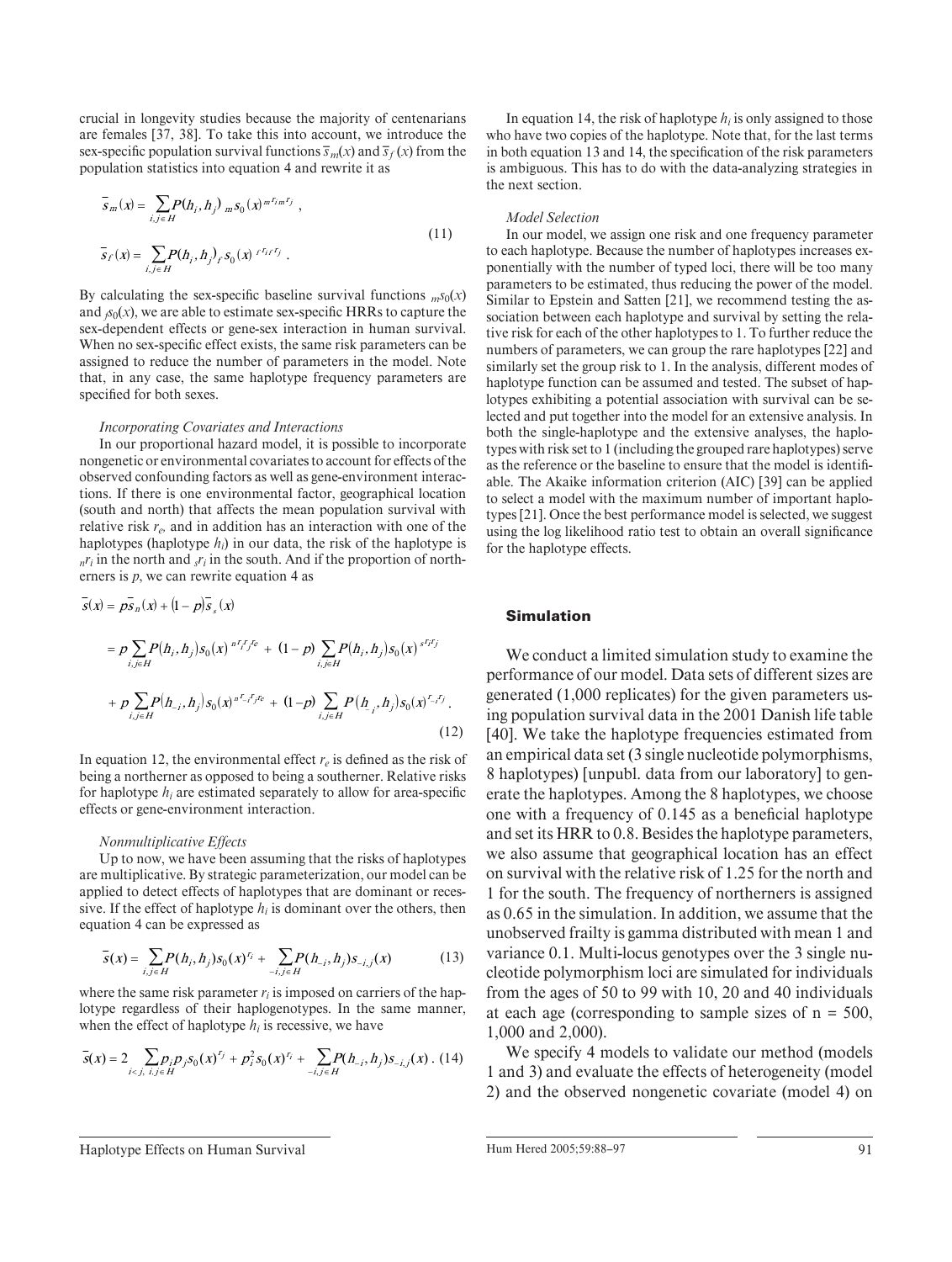| Model and parameter         | True  | $n = 500$ |            |       | $n = 1,000$ |            |       | $n = 2,000$ |            |       |
|-----------------------------|-------|-----------|------------|-------|-------------|------------|-------|-------------|------------|-------|
|                             |       | medium    | percentile |       | medium      | percentile |       | medium      | percentile |       |
|                             |       |           | 2.5%       | 97.5% |             | 2.5%       | 97.5% |             | 2.5%       | 97.5% |
| Model 1 ( $\sigma^2$ = 0.1) |       |           |            |       |             |            |       |             |            |       |
| Haplotype freq.             | 0.145 | 0.144     | 0.113      | 0.177 | 0.145       | 0.124      | 0.167 | 0.145       | 0.125      | 0.162 |
| HRR, north                  | 0.800 | 0.800     | 0.614      | 1.057 | 0.801       | 0.666      | 0.960 | 0.801       | 0.707      | 0.918 |
| HRR, south                  | 1.000 | 1.006     | 0.735      | 1.385 | 1.008       | 0.795      | 1.253 | 1.007       | 0.856      | 1.169 |
| Freq., north                | 0.650 | 0.652     | 0.598      | 0.701 | 0.650       | 0.611      | 0.686 | 0.650       | 0.624      | 0.678 |
| Risk, north                 | 1.250 | 1.254     | 1.113      | 1.420 | 1.250       | 1.147      | 1.360 | 1.252       | 1.178      | 1.325 |
| Model 2 ( $\sigma^2$ = 0)   |       |           |            |       |             |            |       |             |            |       |
| Haplotype freq.             | 0.145 | 0.144     | 0.115      | 0.177 | 0.145       | 0.123      | 0.166 | 0.145       | 0.130      | 0.161 |
| HRR, north                  | 0.800 | 0.825     | 0.652      | 1.021 | 0.819       | 0.705      | 0.965 | 0.827       | 0.733      | 0.923 |
| HRR, south                  | 1.000 | 1.014     | 0.791      | 1.345 | 1.007       | 0.827      | 1.212 | 1.003       | 0.873      | 1.141 |
| Freq., north                | 0.650 | 0.646     | 0.589      | 0.696 | 0.646       | 0.609      | 0.683 | 0.646       | 0.621      | 0.673 |
| Risk, north                 | 1.250 | 1.214     | 1.094      | 1.346 | 1.211       | 1.125      | 1.306 | 1.211       | 1.150      | 1.277 |
| Model 3 ( $\sigma^2$ = 0.1) |       |           |            |       |             |            |       |             |            |       |
| Haplotype freq.             | 0.145 | 0.143     | 0.115      | 0.176 | 0.145       | 0.125      | 0.167 | 0.145       | 0.130      | 0.160 |
| <b>HRR</b>                  | 0.800 | 0.794     | 0.640      | 0.986 | 0.801       | 0.675      | 0.939 | 0.801       | 0.712      | 0.895 |
| Freq., north                | 0.650 | 0.648     | 0.594      | 0.699 | 0.651       | 0.611      | 0.686 | 0.650       | 0.625      | 0.675 |
| Risk, north                 | 1.250 | 1.248     | 1.125      | 1.393 | 1.249       | 1.165      | 1.351 | 1.251       | 1.189      | 1.317 |
| Model 4 ( $\sigma^2$ = 0.1) |       |           |            |       |             |            |       |             |            |       |
| Covariate ignored           |       |           |            |       |             |            |       |             |            |       |
| Haplotype freq.             | 0.145 | 0.144     | 0.114      | 0.174 | 0.145       | 0.124      | 0.166 | 0.145       | 0.130      | 0.160 |
| <b>HRR</b>                  | 0.800 | 0.806     | 0.643      | 1.020 | 0.809       | 0.698      | 0.942 | 0.807       | 0.721      | 0.896 |

**Table 1.** Estimated risk and frequency parameters by different models in the simulation study (1,000 replicates for each model)

parameter estimation. For models 1 and 2, we generate our data by assuming that, in addition to the risk of area, the risk of haplotype is area dependent with an HRR =  $0.8$  in the north and an  $HRR = 1$  in the south. Simulation results in table 1 show that all parameters used in generating the data are well retrieved by our model that takes into account the unobserved frailty (model 1). In model 2, however, the estimated relative risks for area and the beneficial haplotype are all biased towards 1. The results indicate that ignorance of individual heterogeneity in unobserved frailty can lead to conservative estimates of the risk parameters [41]. In addition, one can see that a sample size of  $n > 500$  is required to ensure that the range of the 2.5–97.5% percentile for the estimated HRRs is exclusive of the null risk of 1. In generating the data for models 3 and 4, the same risk and frequency parameters are assumed for the haplotype of interest and for area but the HRR is no longer area dependent because here our interest is to examine how ignorance of the existing risk covariate (area) can affect the estimated HRR. Similar to model 1, model 3 captures all the parameters adequately. However, the median of the estimated HRRs by model 4 is biased towards 1 for all the three different sample sizes (table 1) which reminds us of the situation of model 2. Moreover, by comparing the distribution of the estimated HRRs in models 3 and 4 for  $n = 500$ , we see that the ranges of the 2.5–97.5% percentile of HRRs for model 3 is well beyond 1 but that for model 4 includes the null risk of 1. These results suggest that the exclusion of existing risk covariates not only leads to biased estimates on the relative risk parameters but could also result in reduced power in haplotype effect inferences.

In figure 1, we show the simulated and the estimated age patterns of haplotype frequency for the beneficial haplotype in model 1 in the north ( $fig. 1a$ ) and the south ( $fig.$ 1 b; 1,000 individuals at each age). The estimated haplotype frequency (solid) using unphased genotype data captures the haplotype frequency trajectory in the simulated data (dotted), which again validates our model. Furthermore, the area-dependent haplotype effect or haplotypeenvironment interaction is clearly shown by the different haplotype frequency patterns revealed in figure 1a and b.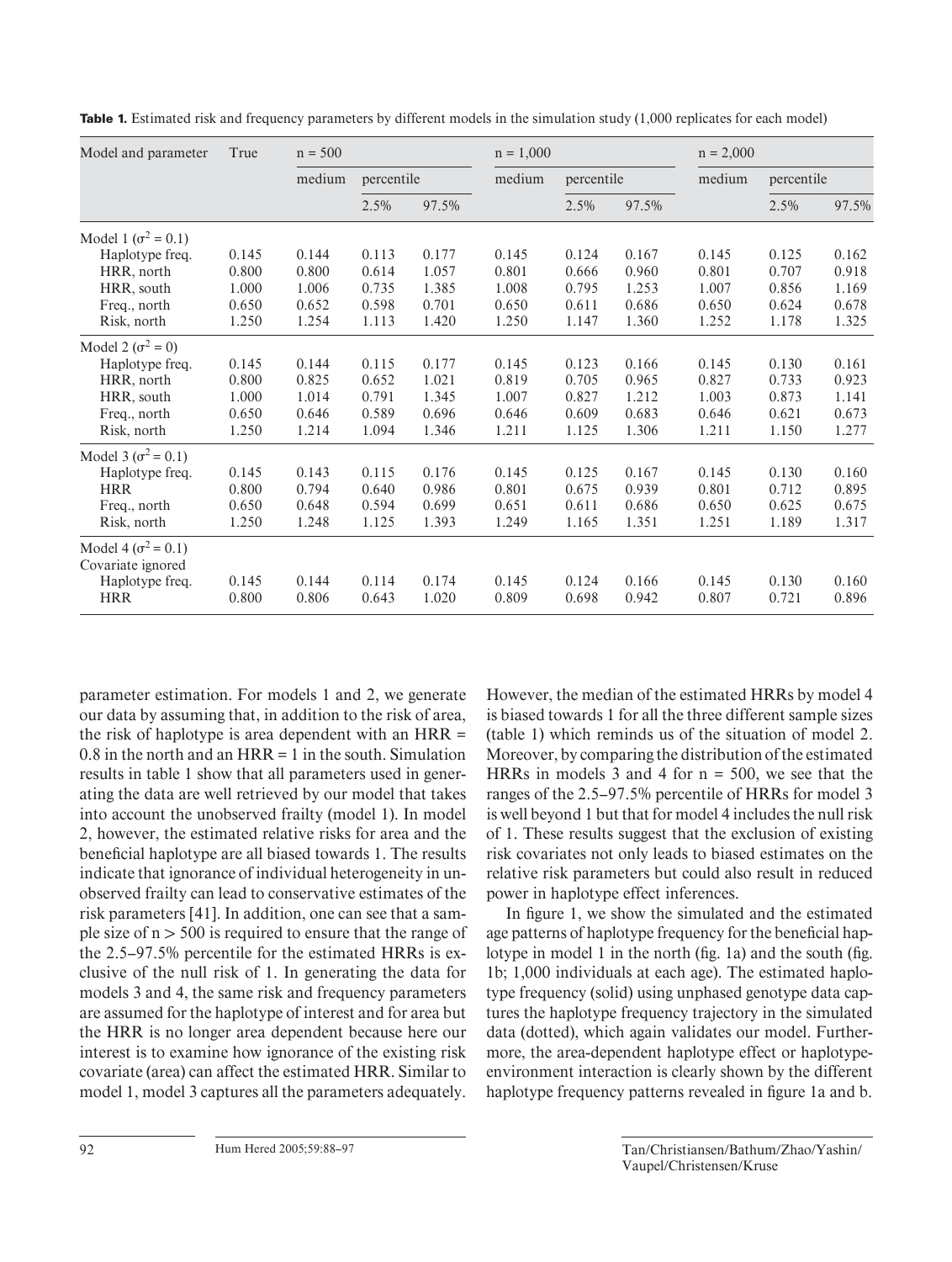

**Fig. 1.** The age patterns of the theoretical (dashed), the simulated (dotted) and the estimated (solid) haplotype frequencies in the north (**a**) and the south (**b**). The simulated age pattern is based on a large sample of 1,000 individuals at each age from 50 to 99 years. The figure shows that the model correctly captures the true haplotype frequency trajectory by age as well as gene-environment interaction or area-dependent HRR.

## **Application**

The increased level of IL-6 gene activity has been linked to stress conditions that characterize the aging process. Previous studies have revealed associations of IL-6 with age-related diseases such as Alzheimer's disease [42] , cardiovascular events [43] and type 2 diabetes [44]. The influence of IL-6 on human aging and survival was investigated by Christiansen et al. [30], who carried out haplotype analysis on a total of 1,143 subjects genotyped at 2 single-point polymorphisms (–572G/C and –174G/C) and 1 AT stretch polymorphism (–373AnTm, 4 alleles) in the promoter region. In their study, haplotype frequencies in the young  $\left( < 70 \right)$  years, 567 individuals) and the old (93 years, 576 individuals) age groups were compared for the 6 most common haplotypes (table 2) by the E-M algorithm. A slight decrease with age in the frequency of the  $-572G/-373A_8T_{12}/-174C$  haplotype (denoted as G/  $A_8 T_{12}/C$  in table 2) was found. Instead of dividing the subjects into young and old groups, we applied our HRR model to the same data to estimate HRRs and infer the effects of IL-6 on human survival. To fit the model, we introduced the population survival data from the 2001 Danish life table [40]. Because our preliminary analysis showed no sex-dependent haplotype effect in the data, we assigned the same haplotype risk parameters for both sexes to reduce the number of parameters in the model. In the analyses (table 2), effects of the haplotypes were assumed to be multiplicative, dominant (equation 13) and recessive (equation 14). In table 2 , the HRR for each haplotype was estimated by setting the HRRs for the other haplotypes to 1. For each haplotype tested, we calculated AIC for selecting the best-fitting model under the different modes of haplotype function (multiplicative, dominant, recessive). Among the 6 haplotypes, haplotype G/  $A_8 T_{12}/C$  showed the lowest AIC (5,413.244) in a multiplicative model with an  $HRR = 1.087$  ( $p = 0.050$ ) suggesting the harmful effect of the haplotype on human sur-

Haplotype Effects on Human Survival and Australian Hum Hered 2005;59:88–97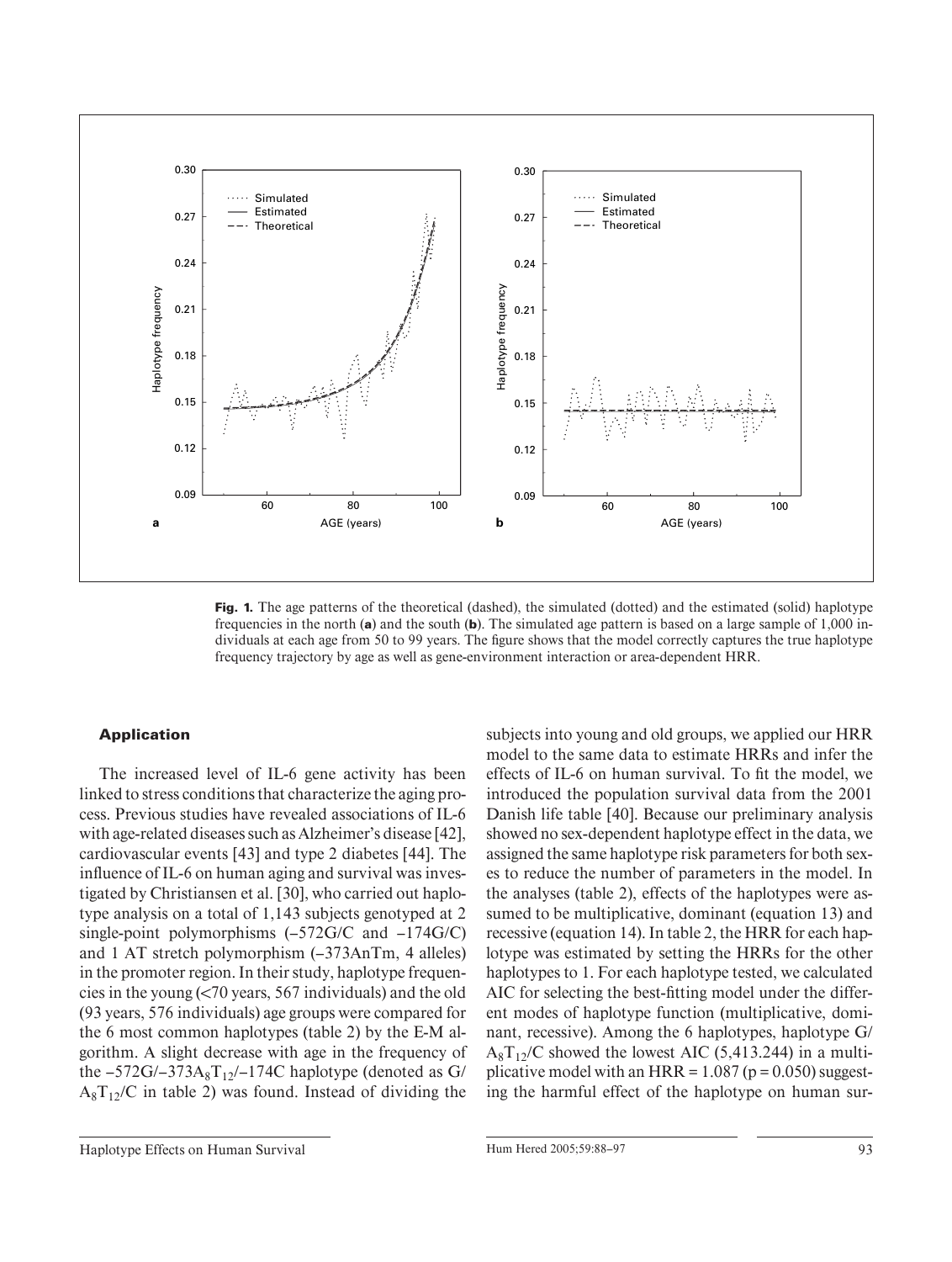| <b>Table 2.</b> Paremeter estimates and model |
|-----------------------------------------------|
| comparison by single-haplotype models         |
| fitted to IL-6 data                           |

| Haplotype                  | Frequency<br>at birth | Relative risk <sup>a</sup> | AIC       |                 |         |           |
|----------------------------|-----------------------|----------------------------|-----------|-----------------|---------|-----------|
|                            |                       | <b>HHR</b>                 | <b>SE</b> | 95% CI          | p value |           |
| Multiplicative             |                       |                            |           |                 |         |           |
| $G/A_8T_1$ <sub>2</sub> /C | 0.473                 | 1.087                      | 0.044     | 1.000-1.173     | 0.050   | 5,413.244 |
| $G/A_9T_{11}/G$            | 0.200                 | 0.949                      | 0.050     | $0.851 - 1.047$ | 0.313   | 5,415.939 |
| $G/A_{10}T_{11}/G$         | 0.193                 | 0.925                      | 0.053     | $0.821 - 1.029$ | 0.158   | 5,414.931 |
| $G/A_{10}T_{10}/G$         | 0.072                 | 1.046                      | 0.082     | 0.885-1.207     | 0.575   | 5,416.666 |
| $C/A_{10}T_{10}/G$         | 0.038                 | 1.031                      | 0.106     | $0.823 - 1.237$ | 0.773   | 5,416.870 |
| $C/A_9T_{11}/C$            | 0.013                 | 0.758                      | 0.162     | $0.440 - 1.075$ | 0.136   | 5,414.771 |
| Dominant                   |                       |                            |           |                 |         |           |
| $G/A_8T_{12}/C$            | 0.460                 | 1.068                      | 0.059     | $0.952 - 1.183$ | 0.250   | 5,415.617 |
| $G/A_9T_{11}/G$            | 0.209                 | 0.991                      | 0.057     | $0.879 - 1.102$ | 0.876   | 5,416.921 |
| $G/A_{10}T_{11}/G$         | 0.194                 | 0.911                      | 0.056     | $0.801 - 1.020$ | 0.110   | 5,414.424 |
| $G/A_{10}T_{10}/G$         | 0.070                 | 1.017                      | 0.086     | $0.848 - 1.186$ | 0.841   | 5,416.906 |
| $C/A_{10}T_{10}/G$         | 0.039                 | 1.066                      | 0.117     | $0.837 - 1.294$ | 0.570   | 5,416.626 |
| $C/A_9T_{11}/C$            | 0.013                 | 0.758                      | 0.162     | $0.440 - 1.075$ | 0.136   | 5,414.771 |
| Recessive <sup>b</sup>     |                       |                            |           |                 |         |           |
| $G/A_8T_{12}/C$            | 0.461                 | 1.097                      | 0.067     | $0.967 - 1.227$ | 0.145   | 5,414.726 |
| $G/A_9T_{11}/G$            | 0.202                 | 0.826                      | 0.093     | $0.645 - 1.006$ | 0.060   | 5,413.795 |
| $G/A_{10}T_{11}/G$         | 0.208                 | 1.008                      | 0.061     | 0.889-1.127     | 0.889   | 5,416.939 |
| $G/A_{10}T_{10}/G$         | 0.070                 | 1.613                      | 0.587     | $0.463 - 2.758$ | 0.296   | 5,415.127 |
| $C/A_{10}T_{10}/G$         | 0.036                 | 0.556                      | 0.333     | $0.000 - 1.205$ | 0.182   | 5,415.659 |

<sup>a</sup> Heterogeneity model with  $\sigma^2 = 0.1$ .

<sup>b</sup> No estimate on  $C/A_9T_{11}/C$  haplotype due to low frequency.

vival. Consistent with Christiansen et al. [30] , our model pointed to  $G/A_8T_{12}/C$  as the only haplotype exhibiting potential influence on human lifespan. Even though more than half of the subjects in our sample were of the same age (93 years), our model produced a higher significance level for the effect of the  $G/A_8T_{12}/C$  haplotype as compared with the two-group method [30]. However, as the haplotype was only of marginal significance and considering the multiple haplotypes tested in table 2, we cautiously conclude that our result of the  $G/A_8T_{12}/C$  haplotype is only suggestive. The second lowest AIC was observed for the recessive model of haplotype  $G/A_9T_{11}/G$ . In contrast to the  $G/A_8T_{12}/C$  haplotype, its HRR (0.826) indicates that it might be a beneficial haplotype that reduces the hazard of death for homozygous carriers of the haplotype. By calculating the Wald statistic, we obtain a p value of 0.060 which is insignificant.

In table 2, AIC was merely applied to single-haplotype models to evaluate the haplotype effects under different modes of haplotype function. To illustrate how AIC can be used to select the best model of the models with different subsets of haplotypes, we also fitted a 2-haplotype model by adding the recessive  $G/A_9T_{11}/G$  haplotype to the  $G/A_8T_1$ <sub>2</sub>/C dominant model. We got a higher AIC (5,413.270) from the 2-haplotype model as compared with the AIC (5,413.244) from the 1-haplotype model  $(G/A_8T_{12}/C$  dominant). As expected, the 2-haplotype model which includes an insignificant haplotype does not outperform the previous 1-haplotype model.

Assuming that the effects of the 6 haplotypes are multiplicative, we also fitted a multiple-haplotype model (log likelihood: –2,694.759) to illustrate how the likelihood ratio test can be used to assess the overall statistical significance of the effects of the 6 haplotypes included in the model. Since the log likelihood is –2,698.472 in the multiple-haplotype model that assumes no haplotype effect, we obtain a likelihood ratio test statistic with 6 degrees of freedom of  $-2[-2,698.472 - (-2,694.759)] = 7.427$ . This leads to an overall p value of 0.283 which again means that there is no association between the haplotypes and survival. In figure 2, we show the estimated haplotype frequency trajectories over the observed ages from the multiple-haplotype model. The modest effect of the G/  $A_8 T_{12}/C$  haplotype is shown by its frequency pattern that slightly decreases with increasing age. Due to the low death rate at early ages and low risks of the haplotypes,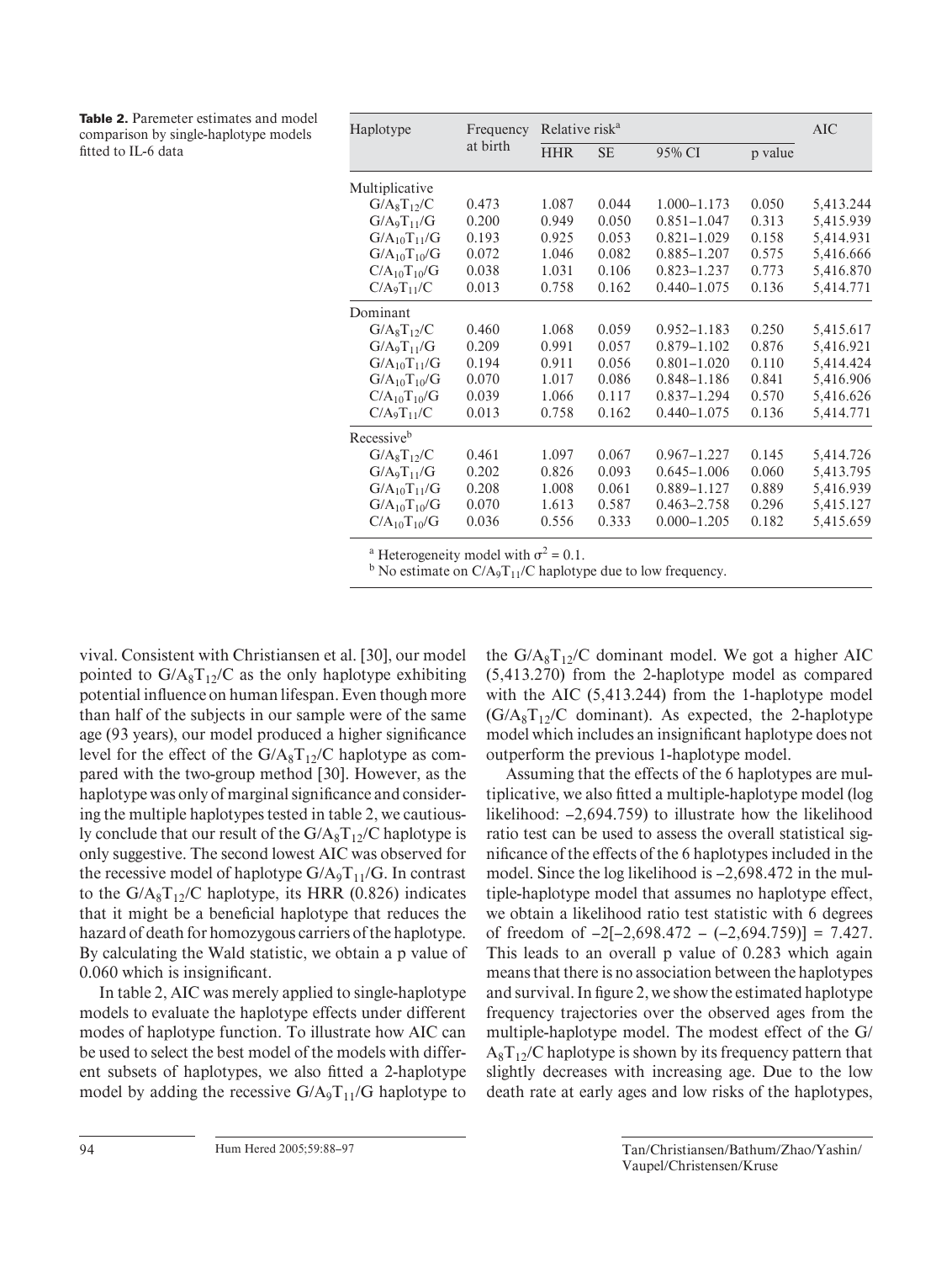

**Fig. 2.** Estimated haplotype frequency trajectories over the observed ages for the IL-6 data. The modest effect of the  $G/A_8T_1$ <sub>2</sub>/C haplotype is shown by its frequency pattern that slightly decreases with increasing age. Due to the low death rate at early ages and the low risk of the haplotypes, frequency changes are mainly observable at high ages.

**Table 3.** Comparison of the estimated haplotype frequencies by the HRR model and the E-M algorithm assuming multiplicative haplotype effects

| Haplotype                  | HRR model |       |         | $E-M$ algorithm <sup>a</sup> |  |  |
|----------------------------|-----------|-------|---------|------------------------------|--|--|
|                            | 46        | 93    | ${5,0}$ | 93                           |  |  |
| $G/A_8T_1$ <sub>2</sub> /C | 0.472     | 0.430 | < 0.470 | 0.432                        |  |  |
| $G/A_9T_{11}/G$            | 0.201     | 0.219 | < 0.203 | 0.217                        |  |  |
| $G/A_{10}T_{11}/G$         | 0.195     | 0.221 | < 0.196 | 0.222                        |  |  |
| $G/A_{10}T_{10}/G$         | 0.072     | 0.066 | < 0.071 | 0.066                        |  |  |
| $C/A_{10}T_{10}/G$         | 0.038     | 0.035 | < 0.038 | 0.035                        |  |  |
| $C/A_9T_{11}/C$            | 0.013     | 0.021 | < 0.013 | 0.020                        |  |  |

frequency changes (although insignificant) are mainly observed at high ages. In table 3, we compare the calculated haplotype frequencies at the ages of 46 (the youngest age in our subjects) and 93 with the frequencies calculated by the E-M algorithm [30]. It is interesting to see that both models produced consistent frequency estimates for the same data. However, it is important to point out that our HRR model not only estimates the frequency for each haplotype, but also provides point and interval estimates on its relative risk.

## **Discussion**

We have shown that our HRR model can be applied to multi-locus genotype data from unrelated individuals to estimate frequencies and risks of haplotypes while incorporating additional covariates. In addition, our proportional hazard model facilitates the estimation of sexspecific HRRs and the assessment of interactions between haplotypes and covariates as well as examination of the modes of gene function. By introducing the gamma-distributed frailty, our model can also infer the haplotype effects on human survival with consideration of individual heterogeneity in the unobserved frailty which is important in the context of longevity studies because of the complex nature of the human lifespan. Given the crucial role of association studies in the genetics of human aging and longevity, we think that our HRR model may serve as a useful tool for researchers in this field.

The basic assumption in our model is that haplotype frequencies at birth follow the Hardy-Weinberg law. As we have mentioned, such an assumption is sensible as differential survival driven by the association between the haplotypes and hazard of death has not yet imposed survival selection on the subjects as long as the haplotypes we are interested in do not affect in utero survival and there is no preferential transmission of a particular genetic variant in the region under investigation. Under this

Haplotype Effects on Human Survival and Allen Hum Hered 2005;59:88–97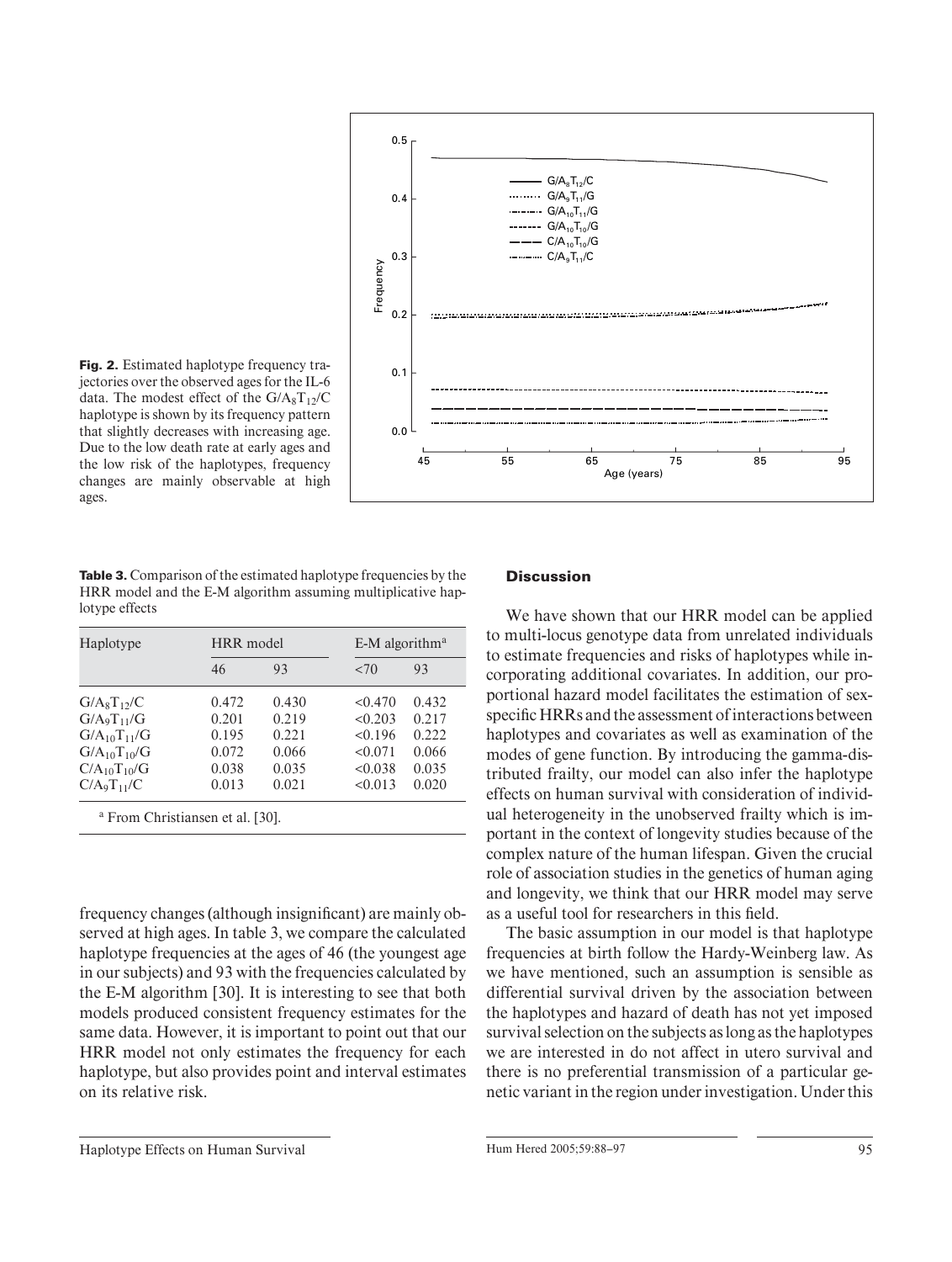assumption, genotype frequency information at other ages can contribute to the maximum likelihood estimation of the haplotype frequencies at birth. Most importantly, as long as HWE holds at birth, we can relax with regard to the HWE assumption on haplotype frequencies at other ages except when a multiplicative effect model is preferred. This is important because different genetic mechanisms or modes in the haplotype function in human survival can be tested without imposing HWE at the advanced ages. Here, it is necessary to point out that HWE might not be a reasonable assumption in case of a subdivided human population as it can destroy HWE at any age (including at birth). In family-based association studies, such a problem can be solved by conducting the transmission/disequilibrium test [45] . However, in genetic association studies of human aging and longevity, parental genotype information is usually missing which means that one has to stick to the population-based association approaches. Using unlinked markers, Pritchard and Rosenberg [46] proposed a statistical method to detect population stratification. Furthermore, statistical tests that account for population substructure have been developed for case-control association studies [47, 48]. More work is needed for implementing these ideas in the genetic association analysis of human survival traits.

Because we assume that the risk of haplotype on the hazard of death is constant over the ages, our model is a proportional hazard model [49] in nature. Antagonistic pleiotropic effects have occasionally been reported in the genetic studies on human longevity [50, 51] . To deal with this situation, parametric survival models were proposed in the analysis of single-locus data [27] . Such approaches model the antagonistic effect as an intersection of the mortality curves for different genotypes. Although they can easily be implemented in our model, there are important issues to be considered regarding the parametric modeling. Firstly, when the sample size is limited, there will be a considerable error in estimating the genotypespecific survival distributions. Consequently, the age-dependent effect modeled by the differential survival between the genotypes is unreliable. This becomes more problematic at advanced ages when sample collecting is difficult. Secondly, the choice of a proper parametric form for the survival function can be crucial in determining the results. At extreme ages, the validity of the parametric survival function, such as the Gompertz or the Gompertz-Makeham models, has been questioned recently [52]. On the other hand, when the proportional hazard model is applicable, our method works without imposing any parametric form on the baseline hazard function when population survival from population statistics is introduced.

Although our model is capable of incorporating covariate, it must be pointed out that because the likelihood function is based on the age pattern in the frequency changes of the subgroups formed by the combination of haplogenotypes and the covariate, the covariate has to be an attribute fixed early in life. We refer the fixed attributes or covariates to factors that characterize an individual's social class, education or persistent living environment. Studies on Danish twins have shown that such fixed attributes are important factors in determining an individual's lifespan [53, 54] . Most importantly, the capability of assessing the interaction effect between haplotype and the observed covariate (fig. 1) could help us to better understand the mechanisms in human aging and survival.

## **Acknowledgements**

This work was jointly supported by the US National Institute on Aging (NIA) research grants NIA-P01-AG08761 and -AG13196 and by 'The MicroArray Center' project under the Biotechnological Research Program financed by the Danish Research Agency. We thank Shuxia Li for technical support.

#### **References**

- Benedictis G, Kruse TA, Vaupel JW: Multidisciplinary approaches in genetic studies on hu- $2004.5:409-416$
- ▶ 2 Tan Q, Zhao JH, Iachine I, Hjelmborg J, Vach W, Vaupel JW, Christensen K, Kruse TA:  $\triangleright$  5 Power of non-parametric linkage analysis in mapping genes contributing to human longevity in long-lived sib-pairs. Genet Epidemiol 2004; 26: 245–253.
- 1 Tan Q, Yashin AI, Christensen K, Jeune B, De 3 Risch NJ: Searching for genetic determinants 6 Schork NJ, Fallin D, Lanchbury JS: Single nuin the new millennium. Nature 2000; 405:847-856.
	- man aging and longevity. Curr Genomics 4 Gray IC, Campbell DA, Spurr NK: Single nucleotide polymorphisms as tools in human genetics. Hum Mol Genet 2000; 9: 2403–2408.
		- 5 Hoh J, Ott J: Mathematical multi-locus approaches to localizing complex human trait genes. Nat Rev Genet 2003; 4: 701–709.
- cleotide polymorphisms and the future of genetic epidemiology. Clin Genet 2000;58:250-264.
- 7 Akey J, Jin L, Xiong M: Haplotypes vs single marker linkage disequilibrium tests: What do we gain? Eur J Hum Genet 2001;9:291-300.
- 8 Terwilliger JD, Ott J: A haplotype-based 'haplotype relative risk' approach to detecting allelic associations. Hum Hered 1992; 42: 337– 346.

Tan/Christiansen/Bathum/Zhao/Yashin/ Vaupel/Christensen/Kruse